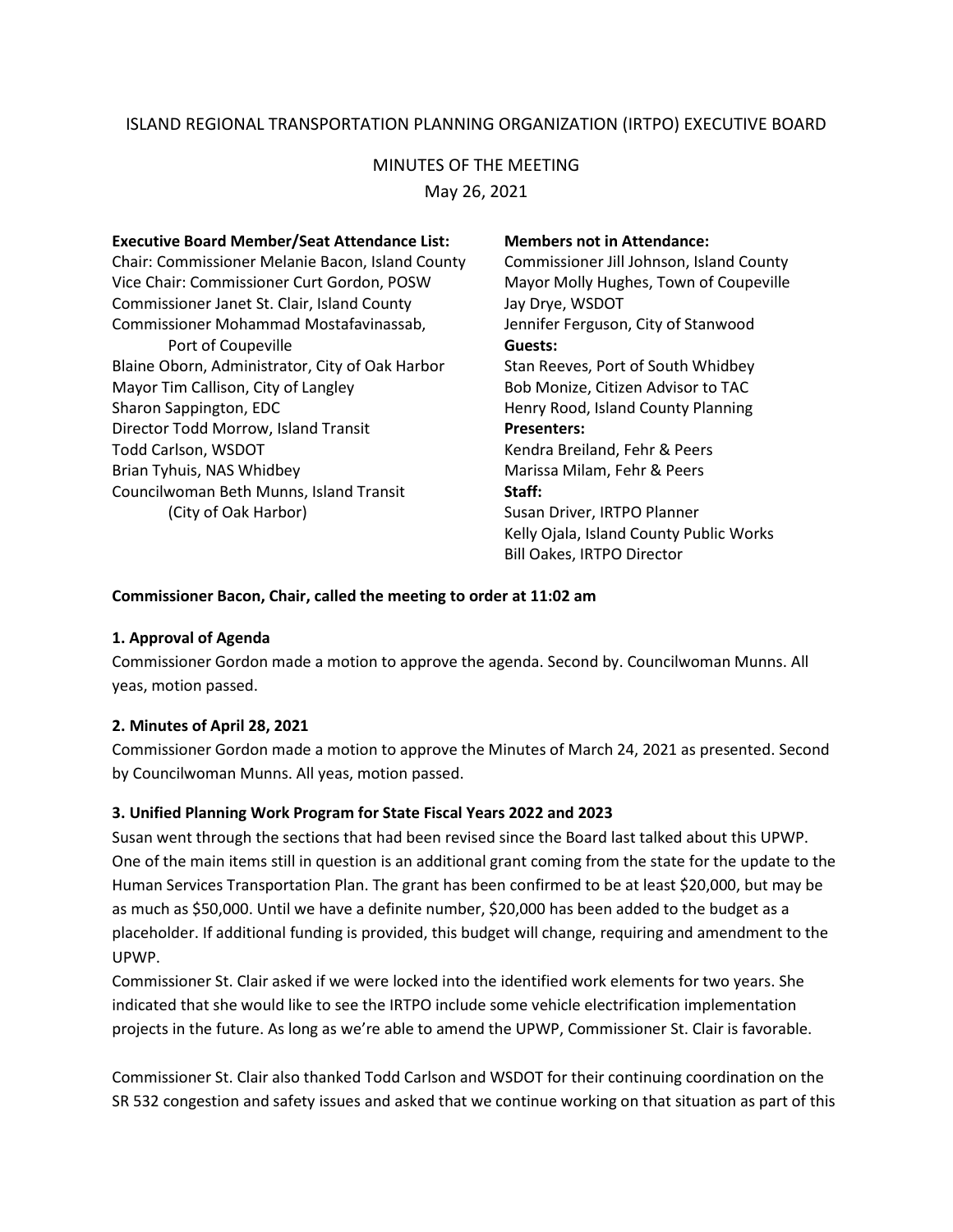plan. Mr. Carlson indicated that we will be looking at additional analysis of SR 532 as part of Element 4 – Data Collection & Analysis.

Commissioner St. Clair made a motion to adopt the plan as written, pending an amendment to the budget when additional grant information is available. Second by Commissioner Gordon. All yeas, motion passed.

# **4. Data Collection & Analysis Presentation**

Marissa Milam and Kendra Breiland of Fehr & Peers presented selected sections of The IRTPO Data Book, a high-level overview of the data collection & analysis work they have completed in the past nine months. The complete IRTPO Data Book was sent to each board member electronically, prior to the meeting.

Marissa gave a recap of the project scope and discussed how the data was collected. She explained that she worked with staff representatives of all IRTPO member agencies, including WSDOT and WSF to gather existing data and discuss the data and analysis needs/wants of each agency. She then worked with Susan and TAC members to identify data gaps and priority study areas. Marissa created a series of travel zones for which to purchase additional "Big Data" from a company called StreetLight.

Todd Carlson indicated that WSDOT has recently started using StreetLight data. He stated that he like this "Big Data" because it helps to peel away the layers so we can better understand who is using state, county, and local streets and how they are using them. This helps direct our planning.

Kendra stated, now that they've gathered and organized data and insights from member agencies for phase 1, its time to determine how to help members use the data to plan better infrastructure and show why funding is needed for projects such as SR 532, SR 20 through Oak Harbor, etc. Hopefully, the team can help IRTPO tell the story of why our projects merit state and federal investment.

The IRTPO Data Book illustrates some of the uses of the collected data, and gives an easy to understand graphic example of travel patterns and traffic flows in specific areas selected for study. This document and presentation is representative only. More detailed (granular) information has been gathered, that includes number of trips by hour, direction and length of trips, and comparisons between fall of 2019 and fall of 2020. [All data collected to date was delivered to the Island County GIS manager. A repository has been created for use of all IRTPO member agencies.]

A section of the The IRTPO Data Book also highlighted accessibility issues, with maps showing how many jobs are accessible to Island County residents (by Census Block Group) via car or transit. Similar maps showed accessibility of grocery stores by car or transit. These maps are overviews that simply show us where gaps exist so we can work on plans for the future.

Todd Morrow stated that Island Transit is working separately with the Fehr & Peers team to help with its route planning and looking at better accessibility. He noted that the data collected to date as part of this effort is a great starting point for Island Transit's planning.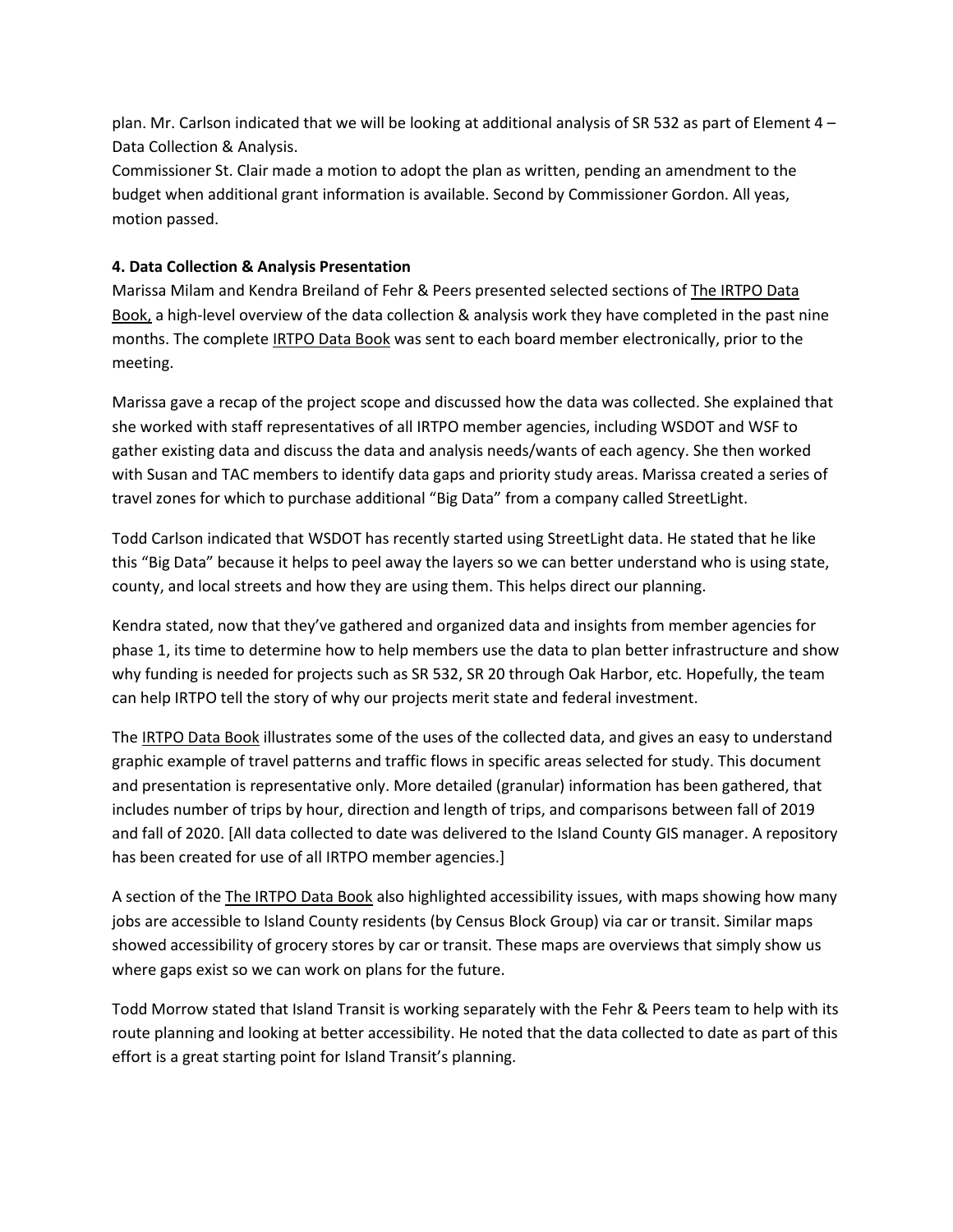The IRTPO Board asked additional questions related to accessibility, a possible SR 532 alternative route, cross-collaboration with adjacent jurisdictions, safety issues, breaking out ferry usage in more detailed maps, and the need to transport an aging population to medical services off-island. One item discussed was the perception that people from Oak Harbor tend to stay in the northern portion of Whidbey Island, and people from South Whidbey tend to avoid Oak Harbor. The StreetLight data and mapping confirmed this assumption to be correct.

In the future, Fehr & Peers would like to do a deeper dive into the identified problem areas such as SR 532, SR 20 through Oak Harbor, ferry ridership, and consideration of pass-through freight traffic.

# **5. Fehr & Peers Supplemental Agreement**

Susan stated the UPWP for SFYs 2022-2023, as adopted earlier today, includes a continuation of Element 4 – Data Collection and Analysis. Our WSDOT liaison proposed that we extend the contract of the existing consultant, rather than going through the consultant selection process again and starting with someone new. Per this advice, Susan created a draft contract supplement, proposing to extend the Fehr & Peers Data Collection & Analysis contract for the next biennium (July 1, 2021-June 30, 2021). This supplement has been reviewed and approved by WSDOT. As indicated in the UPWP budget, this element is funded entirely with state funds. The draft was presented to the Board for a first reading.

Councilwoman Munns stated that with the unique data Ferh & Peers has gathered, and the work they've done to date, it would save time and money to keep the same team moving forward. She suggested there was no need to delay the decision until next month. No disagreement was voiced.

Councilwoman Munns made a motion to extend the Fehr & Peers contract through June 30, 2023. Commissioner St. Clair seconded. All yeas, motion passed.

[*Because this agreement was still in draft form, Susan will need to pass it through risk management and legal review before it can be signed.]*

# **6. Island Region Vehicle Electrification Policy**

The Island Vehicle Electrification Study has concluded. This policy document was distributed to the Board in March, revised slightly per member comments, and brought back in April. Due to time constraints, it was tabled at the April meeting. No changes have been made to the document in the interim.

Todd Morrow stated that his requested changes had been incorporated in the April version. He was concerned about supporting a policy that did not consider equity. Encouraging purchase of electric vehicles as a regionwide policy discriminates against the low and middle class who may not be able to purchase vehicles – especially electric vehicles which are currently more expensive than traditional combustion engine vehicles. He indicated that the added points to include alternate fuel buses addressed this issue, providing zero-carbon options for all travelers.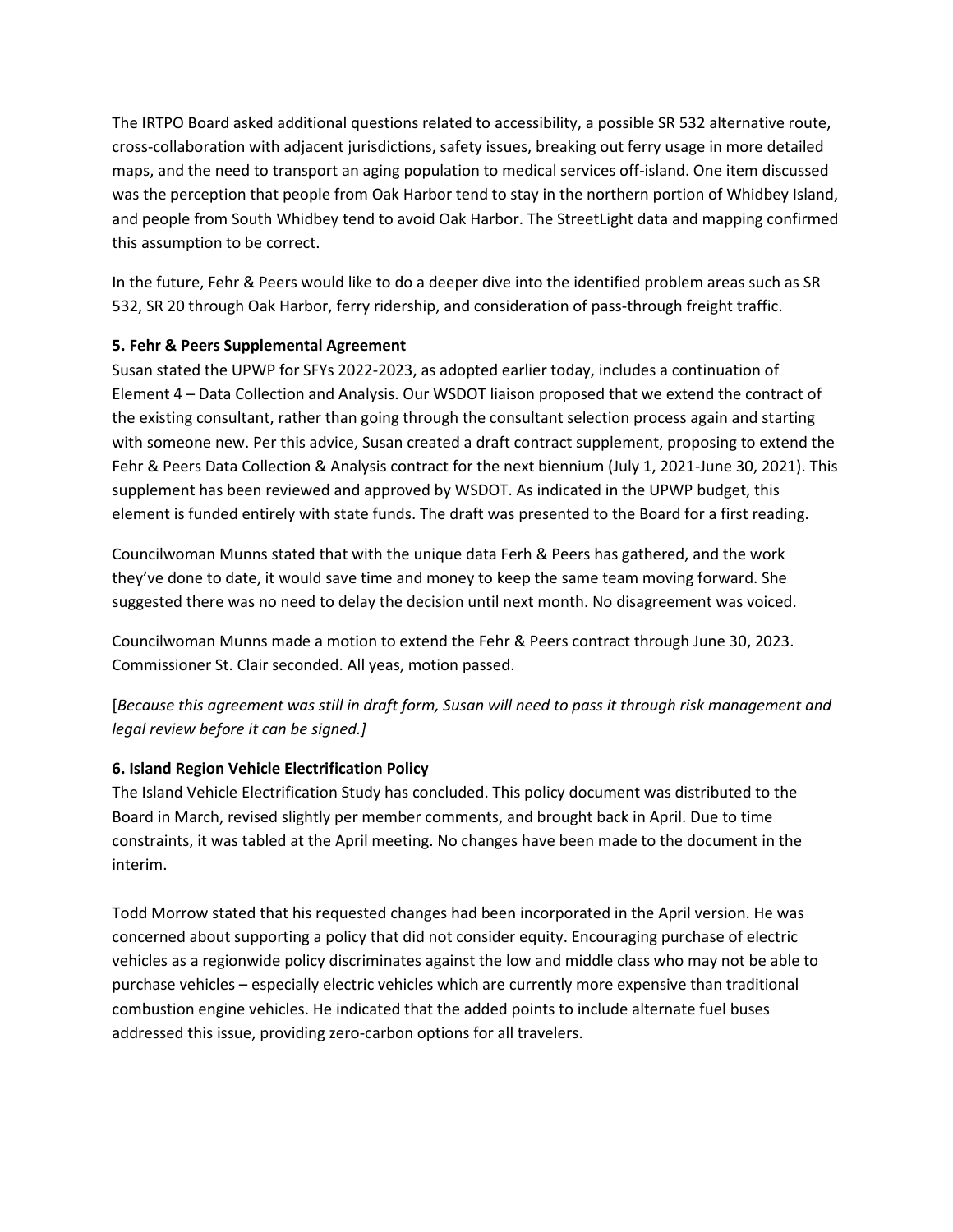Commissioner St. Clair requested a language change on page 2 item 1. The term 'ownership' should be replaced with 'utilization' again providing access to all users, including those who may rideshare or rent vehicles, but are not able to purchase.

Commissioner Gordon expressed a concern about item 4 on page 2, supporting the adoption of electric vehicle-ready building codes. With the shortage of affordable housing on Whidbey Island, he would not like to see municipalities require anything that increases the costs of housing and home construction. Mayor Callison pointed out that the language at the top of the section states "the IRPTO supports the following potential actions," so nothing is recommended or required. After much discussion, it was determined that the word 'Adoption' in item 4 would be changed to make it more flexible. [*Susan has replaced with the word, 'Consideration'.]*

Commissioner St. Clair made a motion to adopt the Island Vehicle Electrification Policy with the changes to page 2, items 1 and 4, as discussed. Councilwoman Munns seconded. All yeas, motion passed.

### **7. Title VI**

Susan presented the proposed Title VI Plan and Assurances document for review of the Board and gave the background of this effort. Last fall the WSDOT Title VI Coordinator informed her that the IRTPO needed to have its own Title VI Plan, separate from Island County. At the time, WSDOT was in the process of uploading new guidelines for Title VI compliance, based on new FHWA guidance. It was recommended that IRTPO create a plan that meets the new guidelines, to avoid additional work in the future. This plan was created and reviewed by the Title VI office in October of last year. When the new guidance was posted on the WSDOT website and added to the manual, this plan was again sent in for review (just in case). It received preliminary approval from the WSDOT Title VI coordinator both times. The document will be on the June agenda for action.

### **8. Member update roundtable**

### **Commissioner Bacon, Chair, Adjourned the meeting at 12:25 pm.**

### *Next Meeting: June 24, 2021*

The recording of this meeting will be available on the IRTPO meetings page: <https://www.islandcountywa.gov/PublicWorks/Roads/Planning/Pages/Itpominutesandagendas.aspx>

### **Acronyms:**

- 
- HSTP Human Services Transportation Plan of Transportation
- MOA Memorandum of Agreement WSF Washington State Ferries
- MOU Memorandum of Understanding
- NAS Naval Air Station
- RTIP Regional Transportation Improvement Program
- RTP Regional Transportation Plan
- SFY State Fiscal Year (July 1 June 30)
- STBG Surface Transportation Block Grant
- TAC Technical Advisory Committee

FHWA – Federal Highway Administration WSDOT – Washington State Department